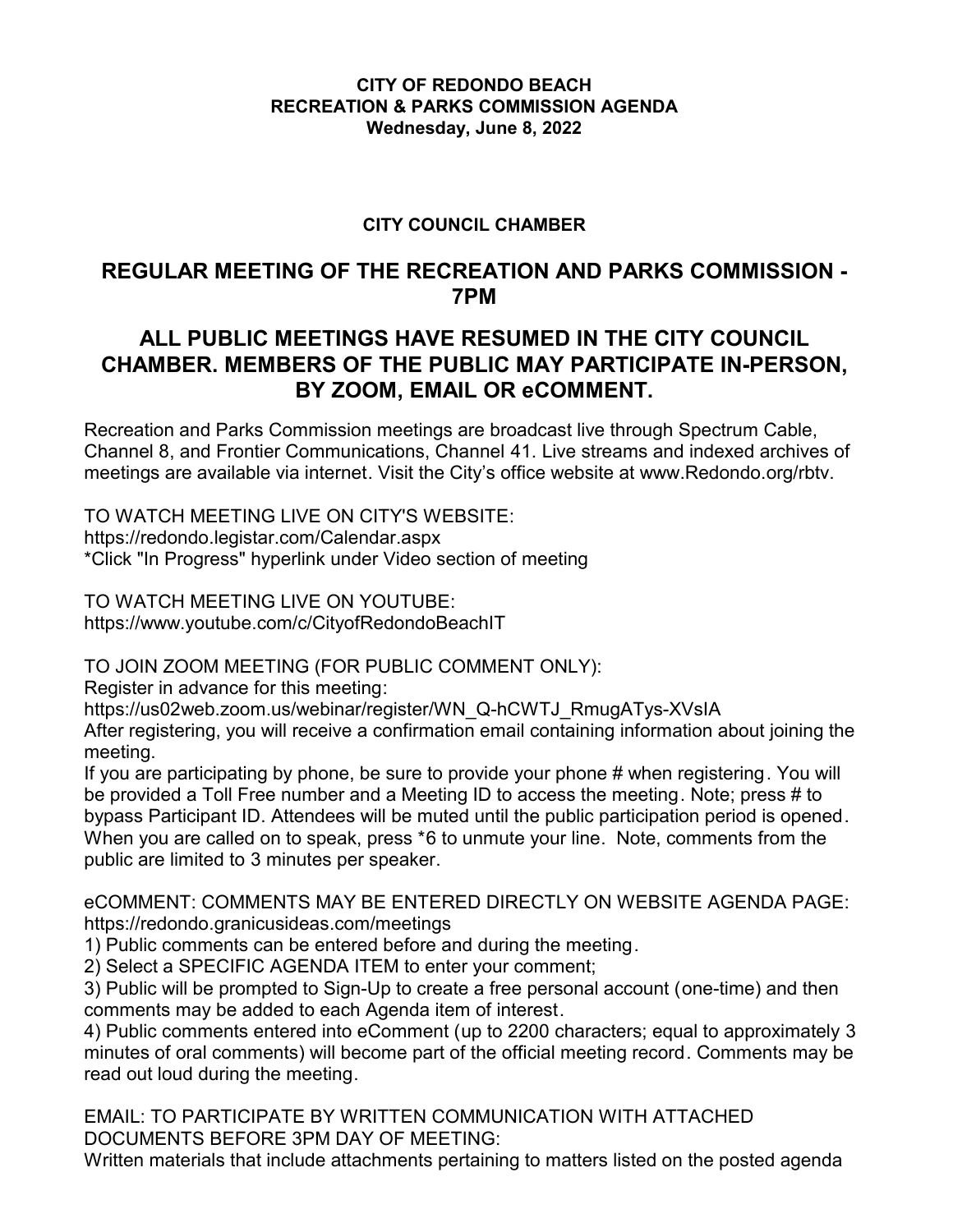received after the agenda has been published will be added as supplemental materials under the relevant agenda item. Kelly.Orta@redondo.org

# **REGULAR MEETING OF THE RECREATION AND PARKS COMMISSION - 7PM**

- **A. CALL MEETING TO ORDER**
- **B. ROLL CALL**
- **C. SALUTE TO THE FLAG**
- **D. APPROVE ORDER OF AGENDA**

### **E. BLUE FOLDER ITEMS - ADDITIONAL BACK UP MATERIALS**

*Blue folder items are additional back up material to administrative reports and/or public comments received after the printing and distribution of the agenda packet for receive and file.*

### **E.1.** [BLUE FOLDER ITEMS](http://redondo.legistar.com/gateway.aspx?m=l&id=/matter.aspx?key=5814)

### **F. CONSENT CALENDAR**

*Business items, except those formally noticed for public hearing, or discussion are assigned to the Consent Calendar. The Commission Members may request that any Consent Calendar item(s) be removed, discussed, and acted upon separately. Items removed from the Consent Calendar will be taken up under the "Excluded Consent Calendar" section below. Those items remaining on the Consent Calendar will be approved in one motion following Oral Communications.*

#### **F.1.** [AFFIDAVIT OF POSTING](http://redondo.legistar.com/gateway.aspx?m=l&id=/matter.aspx?key=5815)

**F.2.** [APPROVAL OF MINUTES: JANUARY 12, 2022](http://redondo.legistar.com/gateway.aspx?m=l&id=/matter.aspx?key=5812)

#### **G. EXCLUDED CONSENT CALENDAR ITEMS**

#### **H. PUBLIC PARTICIPATION ON NON-AGENDA ITEMS**

This section is intended to provide members of the public with the opportunity to comment on any subject that *does not appear on this agenda for action. This section is limited to 30 minutes. Each speaker will be afforded three minutes to address the Commission. Each speaker will be permitted to speak only once. Written requests, if any, will be considered first under this section.*

- **H.1.** [PUBLIC PARTICIPATION ON NON-AGENDA ITEMS](http://redondo.legistar.com/gateway.aspx?m=l&id=/matter.aspx?key=5816)
- **I. ITEMS CONTINUED FROM PREVIOUS AGENDAS**
- **J. ITEMS FOR DISCUSSION PRIOR TO ACTION**
- **J.1.** [COMMISSION SUBCOMMITTEE REVIEW AND PROJECT UPDATE](http://redondo.legistar.com/gateway.aspx?m=l&id=/matter.aspx?key=5809)
- **J.2.** [COMMUNITY SERVICES DEPARTMENT PROGRAM AND ACTIVITY UPDATES](http://redondo.legistar.com/gateway.aspx?m=l&id=/matter.aspx?key=5813)
- **J.3.** [DIRECTOR'S REPORT](http://redondo.legistar.com/gateway.aspx?m=l&id=/matter.aspx?key=5817)
- **K. MEMBER ITEMS AND REFERRALS TO STAFF**
- **L. ADJOURNMENT**